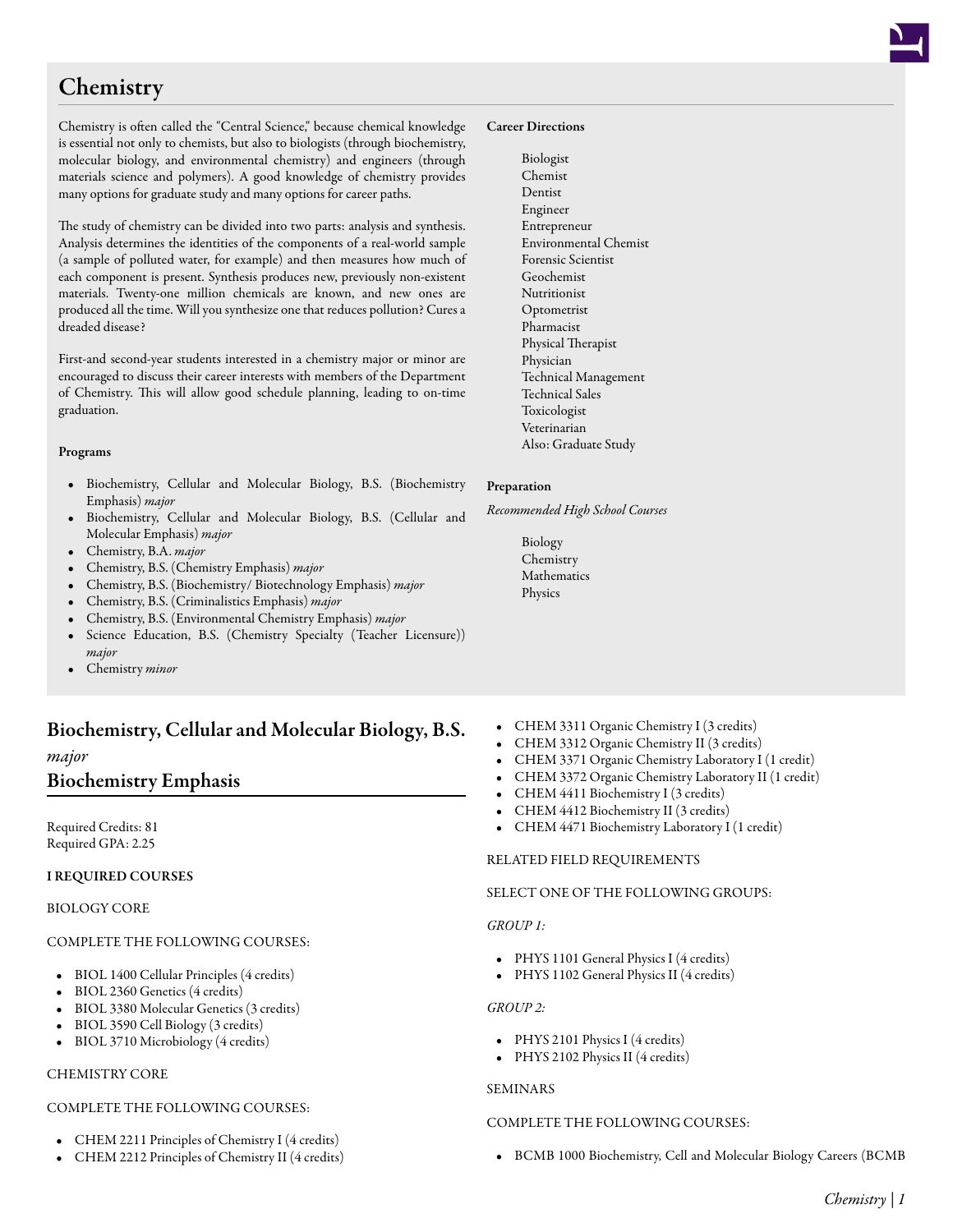[Careers\)](/academics/catalog/20223/courses/bcmb/1000) (1 credit)

• BCMB 3000 [Biochemistry, Cell and Molecular Biology Research \(BCMB](/academics/catalog/20223/courses/bcmb/3000) [Research\)](/academics/catalog/20223/courses/bcmb/3000) (1 credit)

# TECHNIQUES CORE

# SELECT ONE OF THE FOLLOWING:

• BCMB 3074 [Molecular Techniques](/academics/catalog/20223/courses/bcmb/3074) (2 credits) *or* BIOL 3074 [Molecular Techniques](/academics/catalog/20223/courses/biol/3074) (2 credits)

# SELECT ONE OF THE FOLLOWING:

- BCMB 3075 [Cellular Techniques](/academics/catalog/20223/courses/bcmb/3075) (2 credits)
- BIOL 3075 [Cellular Techniques](/academics/catalog/20223/courses/biol/3075) (2 credits)
- BCMB 3076 [Biochemical Techniques](/academics/catalog/20223/courses/bcmb/3076) (2 credits)
- CHEM 3076 [Biochemical Techniques](/academics/catalog/20223/courses/chem/3076) (2 credits)

### RESEARCH

# SELECT ONE OF THE FOLLOWING GROUPS:

# *GROUP 1:*

- BIOL 4894 [Advanced Research Project I](/academics/catalog/20223/courses/biol/4894) (2 credits)
- BIOL 4895 [Advanced Research Project II](/academics/catalog/20223/courses/biol/4895) (2 credits)

# *GROUP 2:*

- CHEM 4894 [Research I](/academics/catalog/20223/courses/chem/4894) (2 credits)
- CHEM 4895 [Research II](/academics/catalog/20223/courses/chem/4895) (2 credits)

# II REQUIRED EMPHASIS - BIOCHEMISTRY

# **CHEMISTRY**

# COMPLETE THE FOLLOWING COURSES:

- CHEM 3507 [Analytical Chemistry](/academics/catalog/20223/courses/chem/3507) (3 credits)
- CHEM 3570 [Analytical Chemistry Laboratory](/academics/catalog/20223/courses/chem/3570) (1 credit)
- CHEM 4614 [Medicinal Chemistry: Drug Design](/academics/catalog/20223/courses/chem/4614) (3 credits)
- CHEM 4615 [Medicinal Chemistry: Drug Action](/academics/catalog/20223/courses/chem/4615) (3 credits)

# CHEMISTRY ELECTIVES

# SELECT ONE OF THE FOLLOWING GROUPS:

# *GROUP 1:*

- CHEM 4510 [Instrumental Methods of Analysis](/academics/catalog/20223/courses/chem/4510) (3 credits)
- CHEM 4571 [Instrumental Analysis Laboratory I](/academics/catalog/20223/courses/chem/4571) (1 credit)

# *GROUP 2:*

- CHEM 4711 [Physical Chemistry I](/academics/catalog/20223/courses/chem/4711) (3 credits)
- CHEM 4771 [Physical Chemistry Laboratory I](/academics/catalog/20223/courses/chem/4771) (1 credit)

# *GROUP 3:*

- CHEM 4811 [Advanced Inorganic Chemistry I](/academics/catalog/20223/courses/chem/4811) (3 credits)
- CHEM 4871 [Inorganic Chemistry Laboratory I](/academics/catalog/20223/courses/chem/4871) (1 credit)

# BIOLOGY ELECTIVES

# SELECT ONE OF THE FOLLOWING:

• BIOL 3250 [Human Anatomy](/academics/catalog/20223/courses/biol/3250) (4 credits)

- BIOL 3260 [Human Physiology](/academics/catalog/20223/courses/biol/3260) (4 credits)
- BIOL 3300 [Introduction to Hematology](/academics/catalog/20223/courses/biol/3300) (4 credits)
- BIOL 3580 [Immunology](/academics/catalog/20223/courses/biol/3580) (3 credits)
- BIOL 4270 [Histology](/academics/catalog/20223/courses/biol/4270) (4 credits)
- BIOL 4360 [Developmental and Tumor Biology](/academics/catalog/20223/courses/biol/4360) (3 credits)
- BIOL 4447 [Genomics](/academics/catalog/20223/courses/biol/4447) (3 credits)
- BIOL 4460 [Stem Cells and Regenerative Medicine](/academics/catalog/20223/courses/biol/4460) (3 credits)
- BIOL 4470 [Introduction to Vaccinology](/academics/catalog/20223/courses/biol/4470) (4 credits)
- BIOL 4715 [Clinical Microbiology](/academics/catalog/20223/courses/biol/4715) (3 credits)

# RELATED FIELD REQUIREMENTS

### COMPLETE THE FOLLOWING COURSE:

• MATH 2471 [Calculus I](/academics/catalog/20223/courses/math/2471) (5 credits)

## SUGGESTED SEMESTER SCHEDULE FOR BIOCHEMISTRY, CELLULAR, AND MOLECULAR BIOLOGY, B.S. MAJOR BIOCHEMISTRY EMPHASIS

Freshman:

- BIOL 1400 [Cellular Principles](/academics/catalog/20223/courses/biol/1400) (4 credits)
- CHEM 2211 [Principles of Chemistry I](/academics/catalog/20223/courses/chem/2211) (4 credits)
- BIOL 2360 [Genetics](/academics/catalog/20223/courses/biol/2360) (4 credits)
- CHEM 2212 [Principles of Chemistry II](/academics/catalog/20223/courses/chem/2212) (4 credits)
- BCMB 1000 [Biochemistry, Cell and Molecular Biology Careers \(BCMB](/academics/catalog/20223/courses/bcmb/1000) [Careers\)](/academics/catalog/20223/courses/bcmb/1000) (1 credit)
- MATH 2471 [Calculus I](/academics/catalog/20223/courses/math/2471) (5 credits)

## Sophomore:

- BIOL 3590 [Cell Biology](/academics/catalog/20223/courses/biol/3590) (3 credits)
- CHEM 3311 [Organic Chemistry I](/academics/catalog/20223/courses/chem/3311) (3 credits)
- BIOL 3380 [Molecular Genetics](/academics/catalog/20223/courses/biol/3380) (3 credits)
- CHEM 3312 [Organic Chemistry II](/academics/catalog/20223/courses/chem/3312) (3 credits)
- BCMB 3074 [Molecular Techniques](/academics/catalog/20223/courses/bcmb/3074) (2 credits) or BIOL 3074 [Molecular Techniques](/academics/catalog/20223/courses/biol/3074) (2 credits)
- CHEM 3507 [Analytical Chemistry](/academics/catalog/20223/courses/chem/3507) (3 credits)

# Junior:

- BIOL 3710 [Microbiology](/academics/catalog/20223/courses/biol/3710) (4 credits)
- CHEM 4411 [Biochemistry I](/academics/catalog/20223/courses/chem/4411) (3 credits)
- PHYS 2101 [Physics I](/academics/catalog/20223/courses/phys/2101) (4 credits)
- CHEM 4412 [Biochemistry II](/academics/catalog/20223/courses/chem/4412) (3 credits)
- BCMB 3000 [Biochemistry, Cell and Molecular Biology Research \(BCMB](/academics/catalog/20223/courses/bcmb/3000) [Research\)](/academics/catalog/20223/courses/bcmb/3000) (1 credit)
- BCMB 3076 [Biochemical Techniques](/academics/catalog/20223/courses/bcmb/3076) (2 credits) or CHEM 3076 [Biochemical Techniques](/academics/catalog/20223/courses/chem/3076) (2 credits)
- PHYS 2102 [Physics II](/academics/catalog/20223/courses/phys/2102) (4 credits)

## Senior:

- CHEM 4894 [Research I](/academics/catalog/20223/courses/chem/4894) (2 credits)
- CHEM 4895 [Research II](/academics/catalog/20223/courses/chem/4895) (2 credits)
- CHEM 4614 [Medicinal Chemistry: Drug Design](/academics/catalog/20223/courses/chem/4614) (3 credits)
- CHEM 4615 [Medicinal Chemistry: Drug Action](/academics/catalog/20223/courses/chem/4615) (3 credits)
- Emphasis Chemistry elective(s)
- Emphasis Biology elective

# Biochemistry, Cellular and Molecular Biology, B.S.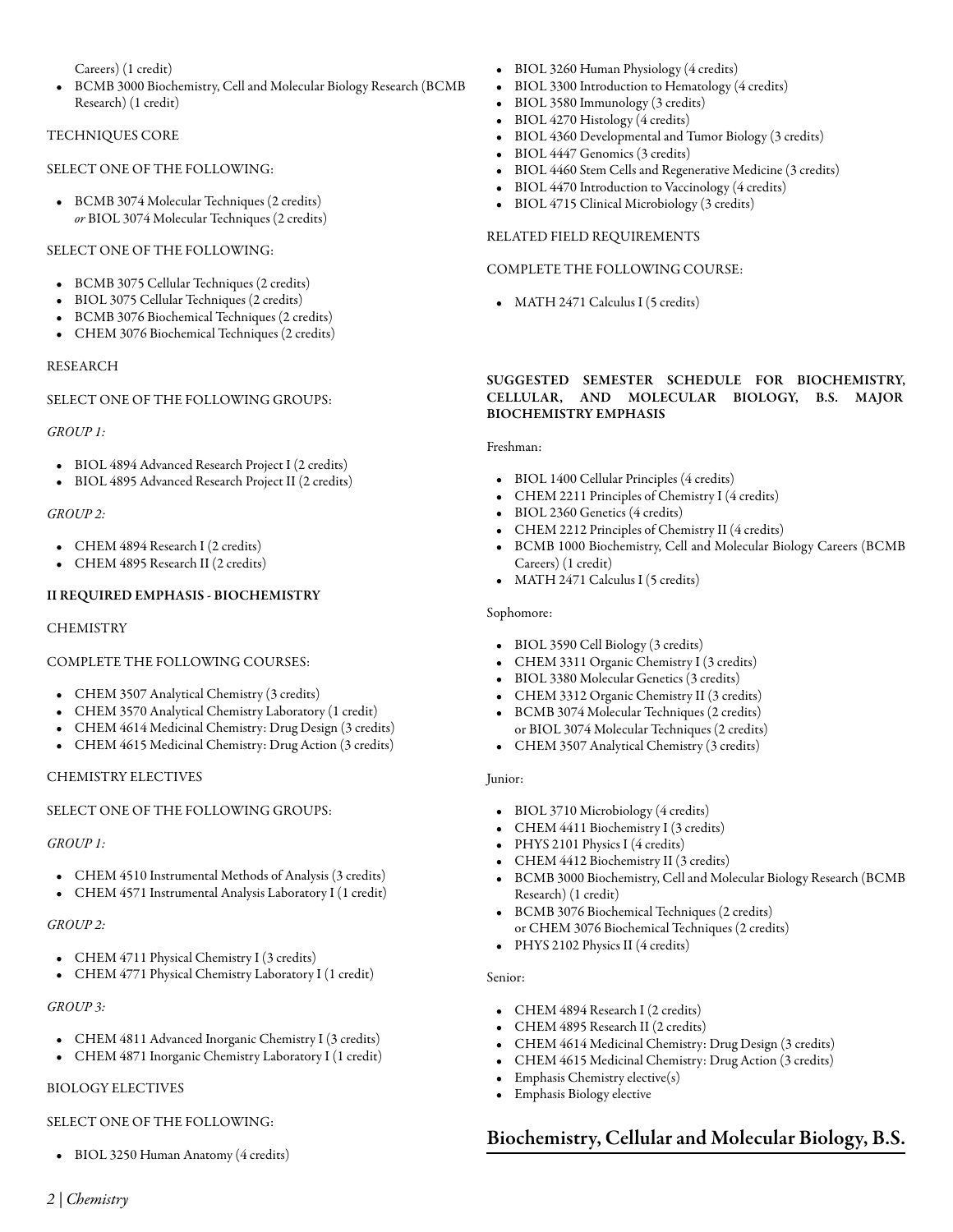# *major* Cellular and Molecular Emphasis

Required Credits: 76 Required GPA: 2.25

# I REQUIRED COURSES

BIOLOGY CORE

# COMPLETE THE FOLLOWING COURSES:

- BIOL 1400 [Cellular Principles](/academics/catalog/20223/courses/biol/1400) (4 credits)
- BIOL 2360 [Genetics](/academics/catalog/20223/courses/biol/2360) (4 credits)
- BIOL 3380 [Molecular Genetics](/academics/catalog/20223/courses/biol/3380) (3 credits)
- BIOL 3590 [Cell Biology](/academics/catalog/20223/courses/biol/3590) (3 credits)
- BIOL 3710 [Microbiology](/academics/catalog/20223/courses/biol/3710) (4 credits)

### CHEMISTRY CORE

### COMPLETE THE FOLLOWING COURSES:

- CHEM 2211 [Principles of Chemistry I](/academics/catalog/20223/courses/chem/2211) (4 credits)
- CHEM 2212 [Principles of Chemistry II](/academics/catalog/20223/courses/chem/2212) (4 credits)
- CHEM 3311 [Organic Chemistry I](/academics/catalog/20223/courses/chem/3311) (3 credits)
- 
- CHEM 3312 [Organic Chemistry II](/academics/catalog/20223/courses/chem/3312) (3 credits)
- CHEM 3371 [Organic Chemistry Laboratory I](/academics/catalog/20223/courses/chem/3371) (1 credit)
- CHEM 3372 [Organic Chemistry Laboratory II](/academics/catalog/20223/courses/chem/3372) (1 credit)
- CHEM 4411 [Biochemistry I](/academics/catalog/20223/courses/chem/4411) (3 credits)
- CHEM 4412 [Biochemistry II](/academics/catalog/20223/courses/chem/4412) (3 credits)
- CHEM 4471 [Biochemistry Laboratory I](/academics/catalog/20223/courses/chem/4471) (1 credit)

# RELATED FIELD REQUIREMENTS

# SELECT ONE OF THE FOLLOWING GROUPS:

# *GROUP 1:*

- PHYS 1101 [General Physics I](/academics/catalog/20223/courses/phys/1101) (4 credits)
- PHYS 1102 [General Physics II](/academics/catalog/20223/courses/phys/1102) (4 credits)

#### *GROUP 2:*

- PHYS 2101 [Physics I](/academics/catalog/20223/courses/phys/2101) (4 credits)
- PHYS 2102 [Physics II](/academics/catalog/20223/courses/phys/2102) (4 credits)

#### SEMINARS

# COMPLETE THE FOLLOWING COURSES:

- BCMB 1000 [Biochemistry, Cell and Molecular Biology Careers \(BCMB](/academics/catalog/20223/courses/bcmb/1000) [Careers\)](/academics/catalog/20223/courses/bcmb/1000) (1 credit)
- BCMB 3000 [Biochemistry, Cell and Molecular Biology Research \(BCMB](/academics/catalog/20223/courses/bcmb/3000) [Research\)](/academics/catalog/20223/courses/bcmb/3000) (1 credit)

# TECHNIQUES CORE

# SELECT ONE OF THE FOLLOWING:

• BCMB 3074 [Molecular Techniques](/academics/catalog/20223/courses/bcmb/3074) (2 credits) *or* BIOL 3074 [Molecular Techniques](/academics/catalog/20223/courses/biol/3074) (2 credits)

# SELECT ONE OF THE FOLLOWING:

• BCMB 3075 [Cellular Techniques](/academics/catalog/20223/courses/bcmb/3075) (2 credits)

- BIOL 3075 [Cellular Techniques](/academics/catalog/20223/courses/biol/3075) (2 credits)
- BCMB 3076 [Biochemical Techniques](/academics/catalog/20223/courses/bcmb/3076) (2 credits)
- CHEM 3076 [Biochemical Techniques](/academics/catalog/20223/courses/chem/3076) (2 credits)

## RESEARCH

## SELECT ONE OF THE FOLLOWING GROUPS:

### *GROUP 1:*

- BIOL 4894 [Advanced Research Project I](/academics/catalog/20223/courses/biol/4894) (2 credits)
- BIOL 4895 [Advanced Research Project II](/academics/catalog/20223/courses/biol/4895) (2 credits)

# *GROUP 2:*

- CHEM 4894 [Research I](/academics/catalog/20223/courses/chem/4894) (2 credits)
- CHEM 4895 [Research II](/academics/catalog/20223/courses/chem/4895) (2 credits)

## II REQUIRED EMPHASIS - CELLULAR AND MOLECULAR BIOLOGY

### BIOLOGY ELECTIVES

### SELECT 3 COURSES:

- BIOL 3250 [Human Anatomy](/academics/catalog/20223/courses/biol/3250) (4 credits)
- BIOL 3260 [Human Physiology](/academics/catalog/20223/courses/biol/3260) (4 credits)
- BIOL 3300 [Introduction to Hematology](/academics/catalog/20223/courses/biol/3300) (4 credits)
- BIOL 3580 [Immunology](/academics/catalog/20223/courses/biol/3580) (3 credits)
- BIOL 4270 [Histology](/academics/catalog/20223/courses/biol/4270) (4 credits)
- BIOL 4360 [Developmental and Tumor Biology](/academics/catalog/20223/courses/biol/4360) (3 credits)
- BIOL 4447 [Genomics](/academics/catalog/20223/courses/biol/4447) (3 credits)
- BIOL 4460 [Stem Cells and Regenerative Medicine](/academics/catalog/20223/courses/biol/4460) (3 credits)
- BIOL 4470 [Introduction to Vaccinology](/academics/catalog/20223/courses/biol/4470) (4 credits)
- BIOL 4715 [Clinical Microbiology](/academics/catalog/20223/courses/biol/4715) (3 credits)

#### CHEMISTRY ELECTIVES

#### SELECT ONE OF THE FOLLOWING GROUPS:

#### *GROUP 1:*

- CHEM 3507 [Analytical Chemistry](/academics/catalog/20223/courses/chem/3507) (3 credits)
- CHEM 3570 [Analytical Chemistry Laboratory](/academics/catalog/20223/courses/chem/3570) (1 credit)

# *GROUP 2:*

- CHEM 4614 [Medicinal Chemistry: Drug Design](/academics/catalog/20223/courses/chem/4614) (3 credits)
- CHEM 4615 [Medicinal Chemistry: Drug Action](/academics/catalog/20223/courses/chem/4615) (3 credits)

#### RELATED FIELD REQUIREMENTS

#### COMPLETE THE FOLLOWING COURSE:

• STAT 2610 [Applied Statistics](/academics/catalog/20223/courses/stat/2610) (4 credits)

## SUGGESTED SEMESTER SCHEDULE FOR BIOCHEMISTRY, CELLULAR, AND MOLECULAR BIOLOGY, B.S. MAJOR CELLULAR AND MOLECULAR BIOLOGY EMPHASIS

#### Freshman:

• BIOL 1400 [Cellular Principles](/academics/catalog/20223/courses/biol/1400) (4 credits)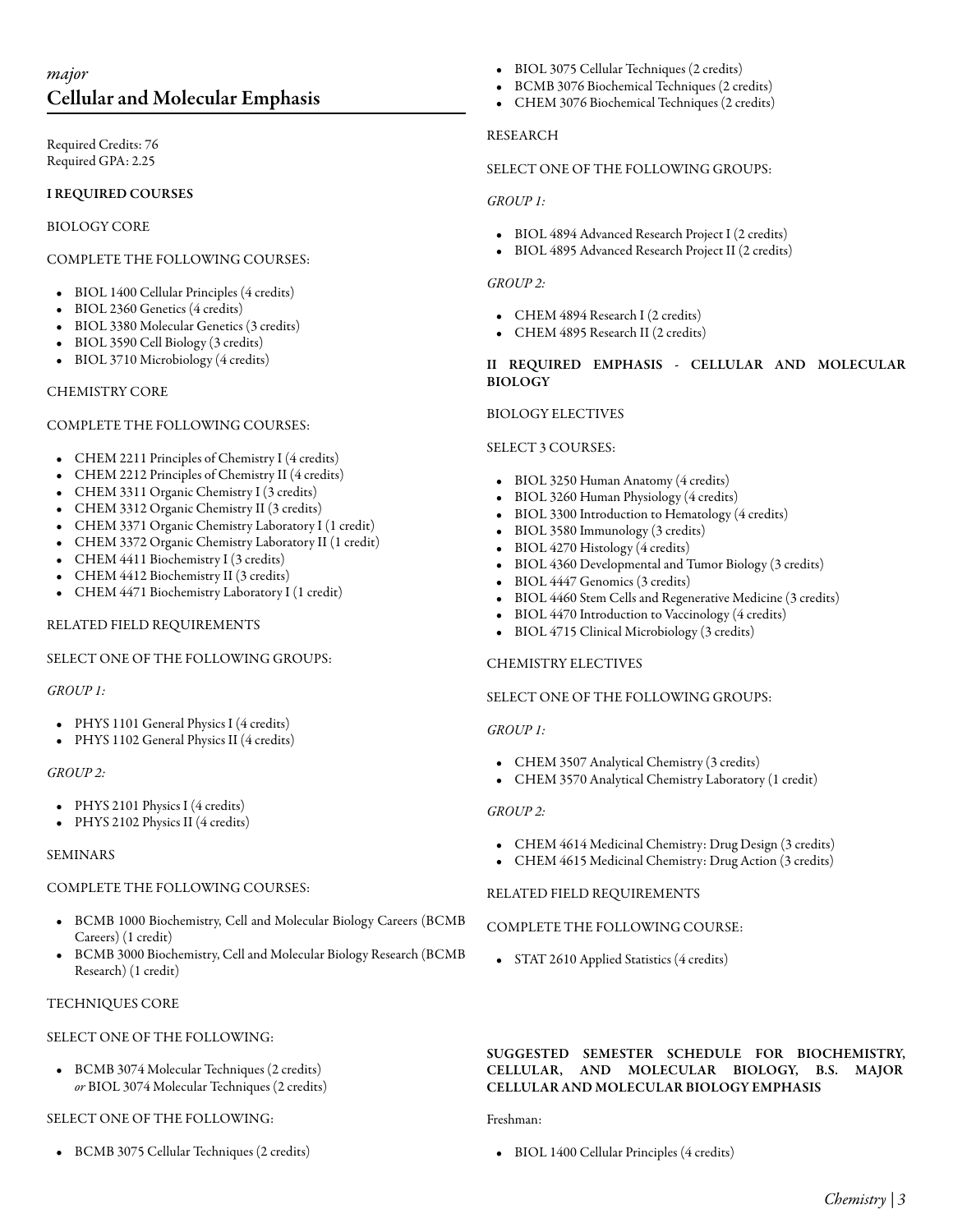- CHEM 2211 [Principles of Chemistry I](/academics/catalog/20223/courses/chem/2211) (4 credits)
- BIOL 2360 [Genetics](/academics/catalog/20223/courses/biol/2360) (4 credits)
- CHEM 2212 [Principles of Chemistry II](/academics/catalog/20223/courses/chem/2212) (4 credits)
- BCMB 1000 [Biochemistry, Cell and Molecular Biology Careers \(BCMB](/academics/catalog/20223/courses/bcmb/1000) [Careers\)](/academics/catalog/20223/courses/bcmb/1000) (1 credit)

# Sophomore:

- BIOL 3590 [Cell Biology](/academics/catalog/20223/courses/biol/3590) (3 credits)
- CHEM 3311 [Organic Chemistry I](/academics/catalog/20223/courses/chem/3311) (3 credits)
- PHYS 1101 [General Physics I](/academics/catalog/20223/courses/phys/1101) (4 credits) or PHYS 2101 [Physics I](/academics/catalog/20223/courses/phys/2101) (4 credits)
- BIOL 3380 [Molecular Genetics](/academics/catalog/20223/courses/biol/3380) (3 credits)
- CHEM 3312 [Organic Chemistry II](/academics/catalog/20223/courses/chem/3312) (3 credits)
- BCMB 3074 [Molecular Techniques](/academics/catalog/20223/courses/bcmb/3074) (2 credits) or BIOL 3074 [Molecular Techniques](/academics/catalog/20223/courses/biol/3074) (2 credits)
- PHYS 1102 [General Physics II](/academics/catalog/20223/courses/phys/1102) (4 credits) or PHYS 2102 [Physics II](/academics/catalog/20223/courses/phys/2102) (4 credits)

Junior:

- BIOL 3710 [Microbiology](/academics/catalog/20223/courses/biol/3710) (4 credits)
- CHEM 4411 [Biochemistry I](/academics/catalog/20223/courses/chem/4411) (3 credits) • BCMB 3075 [Cellular Techniques](/academics/catalog/20223/courses/bcmb/3075) (2 credits)
- or BIOL 3075 [Cellular Techniques](/academics/catalog/20223/courses/biol/3075) (2 credits)
- CHEM 4412 [Biochemistry II](/academics/catalog/20223/courses/chem/4412) (3 credits)
- BCMB 3000 [Biochemistry, Cell and Molecular Biology Research \(BCMB](/academics/catalog/20223/courses/bcmb/3000) [Research\)](/academics/catalog/20223/courses/bcmb/3000) (1 credit)
- STAT 2610 [Applied Statistics](/academics/catalog/20223/courses/stat/2610) (4 credits)
- Emphasis Biology elective

Senior:

- BIOL 4894 [Advanced Research Project I](/academics/catalog/20223/courses/biol/4894) (2 credits)
- BIOL 4895 [Advanced Research Project II](/academics/catalog/20223/courses/biol/4895) (2 credits)
- Emphasis Chemistry elective(s)
- Emphasis Biology electives

# Chemistry, B.A. *major*

Required Credits: 31 Required GPA: 2.25

# I REQUIRED COURSES

Note: Students enrolled in CHEM 1111 who elect this major should enroll in CHEM 2212 during the second semester.

# SELECT 1 OF THE FOLLOWING COURSES:

- CHEM 1111 [General Chemistry I](/academics/catalog/20223/courses/chem/1111) (4 credits)
- CHEM 2211 [Principles of Chemistry I](/academics/catalog/20223/courses/chem/2211) (4 credits)

# COMPLETE THE FOLLOWING COURSES:

- CHEM 2212 [Principles of Chemistry II](/academics/catalog/20223/courses/chem/2212) (4 credits)
- CHEM 3100 [Journal Club](/academics/catalog/20223/courses/chem/3100) (1 credit)
- CHEM 3110 [Laboratory Management and Safety](/academics/catalog/20223/courses/chem/3110) (2 credits)
- CHEM 3311 [Organic Chemistry I](/academics/catalog/20223/courses/chem/3311) (3 credits)
- CHEM 3312 [Organic Chemistry II](/academics/catalog/20223/courses/chem/3312) (3 credits)
- CHEM 3371 [Organic Chemistry Laboratory I](/academics/catalog/20223/courses/chem/3371) (1 credit)
- CHEM 3372 [Organic Chemistry Laboratory II](/academics/catalog/20223/courses/chem/3372) (1 credit)
- CHEM 3507 [Analytical Chemistry](/academics/catalog/20223/courses/chem/3507) (3 credits)
- CHEM 3570 [Analytical Chemistry Laboratory](/academics/catalog/20223/courses/chem/3570) (1 credit)

# SELECT 1 OF THE FOLLOWING COURSES:

- CHEM 4411 [Biochemistry I](/academics/catalog/20223/courses/chem/4411) (3 credits)
- CHEM 4811 [Advanced Inorganic Chemistry I](/academics/catalog/20223/courses/chem/4811) (3 credits)

# II REQUIRED ELECTIVES

# SELECT 5 SEMESTER CREDITS OF ELECTIVES FROM CHEM 3100 OR ABOVE. UP TO 4 SEMESTER CREDITS OF RESEARCH CHEM 3980 OR CHEM 4980 MAY BE USED IN THIS AREA.

# SUGGESTED SEMESTER SCHEDULE FOR CHEMISTRY MAJOR, B.A.

The following is a list of required courses for the Chemistry Major, B.A., arranged by year. This schedule is intended to assist students in planning their academic program and may be altered somewhat to fit the students background and circumstances.

# Freshman

- CHEM 2211 [Principles of Chemistry I](/academics/catalog/20223/courses/chem/2211) (4 credits)
- CHEM 2212 [Principles of Chemistry II](/academics/catalog/20223/courses/chem/2212) (4 credits)
- Liberal Education requirements
- **Electives**

# Sophomore

- CHEM 3311 [Organic Chemistry I](/academics/catalog/20223/courses/chem/3311) (3 credits)
- CHEM 3312 [Organic Chemistry II](/academics/catalog/20223/courses/chem/3312) (3 credits)
- CHEM 3371 [Organic Chemistry Laboratory I](/academics/catalog/20223/courses/chem/3371) (1 credit)
- CHEM 3372 [Organic Chemistry Laboratory II](/academics/catalog/20223/courses/chem/3372) (1 credit)
- CHEM 3507 [Analytical Chemistry](/academics/catalog/20223/courses/chem/3507) (3 credits)
- CHEM 3570 [Analytical Chemistry Laboratory](/academics/catalog/20223/courses/chem/3570) (1 credit)
- Liberal Education requirements

# Junior/Senior

- CHEM 3100 [Journal Club](/academics/catalog/20223/courses/chem/3100) (1 credit)
- CHEM 3110 [Laboratory Management and Safety](/academics/catalog/20223/courses/chem/3110) (2 credits)
- CHEM 4411 [Biochemistry I](/academics/catalog/20223/courses/chem/4411) (3 credits)
- *or* CHEM 4811 [Advanced Inorganic Chemistry I](/academics/catalog/20223/courses/chem/4811) (3 credits) • Chemistry electives
- Complete Liberal Education requirements
- Electives

# Chemistry, B.S. *major* Chemistry Emphasis

Required Credits: 71 Required GPA: 2.25

# I REQUIRED COURSES

# SELECT 1 OF THE FOLLOWING COURSES:

- CHEM 1111 [General Chemistry I](/academics/catalog/20223/courses/chem/1111) (4 credits)
- CHEM 2211 [Principles of Chemistry I](/academics/catalog/20223/courses/chem/2211) (4 credits)

# COMPLETE THE FOLLOWING COURSES:

- CHEM 2212 [Principles of Chemistry II](/academics/catalog/20223/courses/chem/2212) (4 credits)
- CHEM 3100 [Journal Club](/academics/catalog/20223/courses/chem/3100) (1 credit)
- CHEM 3311 [Organic Chemistry I](/academics/catalog/20223/courses/chem/3311) (3 credits)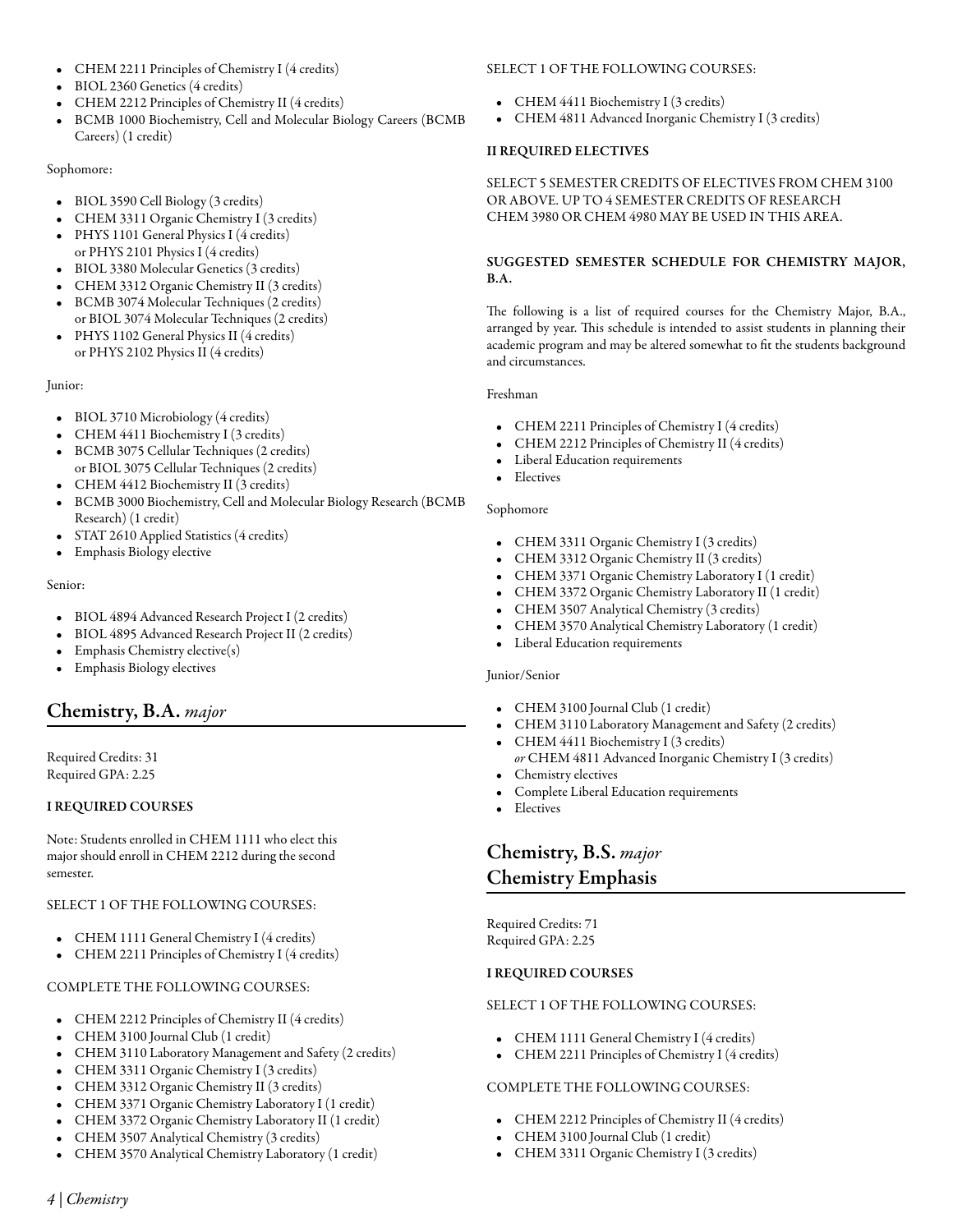## • CHEM 3312 [Organic Chemistry II](/academics/catalog/20223/courses/chem/3312) (3 credits)

- CHEM 3371 [Organic Chemistry Laboratory I](/academics/catalog/20223/courses/chem/3371) (1 credit)
- CHEM 3372 [Organic Chemistry Laboratory II](/academics/catalog/20223/courses/chem/3372) (1 credit)
- CHEM 3507 [Analytical Chemistry](/academics/catalog/20223/courses/chem/3507) (3 credits)
- CHEM 3570 [Analytical Chemistry Laboratory](/academics/catalog/20223/courses/chem/3570) (1 credit)
- CHEM 4510 [Instrumental Methods of Analysis](/academics/catalog/20223/courses/chem/4510) (3 credits)
- CHEM 4571 [Instrumental Analysis Laboratory I](/academics/catalog/20223/courses/chem/4571) (1 credit)
- CHEM 4572 [Instrumental Analysis Laboratory II](/academics/catalog/20223/courses/chem/4572) (1 credit)
- MATH 2471 [Calculus I](/academics/catalog/20223/courses/math/2471) (5 credits)
- PHYS 2101 [Physics I](/academics/catalog/20223/courses/phys/2101) (4 credits)

#### II REQUIRED EMPHASIS

#### COMPLETE THE FOLLOWING COURSES:

- CHEM 4411 [Biochemistry I](/academics/catalog/20223/courses/chem/4411) (3 credits)
- CHEM 4711 [Physical Chemistry I](/academics/catalog/20223/courses/chem/4711) (3 credits)
- CHEM 4712 [Physical Chemistry II](/academics/catalog/20223/courses/chem/4712) (3 credits)
- CHEM 4771 [Physical Chemistry Laboratory I](/academics/catalog/20223/courses/chem/4771) (1 credit)
- CHEM 4772 [Physical Chemistry Laboratory II](/academics/catalog/20223/courses/chem/4772) (1 credit)
- CHEM 4811 [Advanced Inorganic Chemistry I](/academics/catalog/20223/courses/chem/4811) (3 credits)
- CHEM 4871 [Inorganic Chemistry Laboratory I](/academics/catalog/20223/courses/chem/4871) (1 credit)
- MATH 2472 [Calculus II](/academics/catalog/20223/courses/math/2472) (5 credits)
- PHYS 2102 [Physics II](/academics/catalog/20223/courses/phys/2102) (4 credits)

### SELECT 1 OF THE FOLLOWING COURSES:

- CHEM 4412 [Biochemistry II](/academics/catalog/20223/courses/chem/4412) (3 credits)
- CHEM 4812 [Advanced Inorganic Chemistry II](/academics/catalog/20223/courses/chem/4812) (3 credits)

# II REQUIRED EMPHASIS

SELECT 9 SEMESTER CREDITS FROM CHEM 3100 OR ABOVE AND/OR THE FOLLOWING COURSES. (7 CREDITS MUST COME FROM 3000-LEVEL COURSES OR ABOVE). CHEM 3100 MAY BE REPEATED WITH 1 SEMESTER CREDIT APPLYING TO THIS AREA.

- PHYS 3300 [Thermal and Statistical Physics](/academics/catalog/20223/courses/phys/3300) (3 credits)
- PHYS 3103 [Physics III](/academics/catalog/20223/courses/phys/3103) (4 credits)
- MATH 2210 [Discrete Mathematics](/academics/catalog/20223/courses/math/2210) (4 credits)
- MATH 2480 [Multivariable Calculus](/academics/catalog/20223/courses/math/2480) (4 credits)
- MATH 2490 [Differential Equations](/academics/catalog/20223/courses/math/2490) (4 credits)
- STAT 2610 [Applied Statistics](/academics/catalog/20223/courses/stat/2610) (4 credits)

# Chemistry, B.S. *major* Biochemistry/ Biotechnology Emphasis

Required Credits: 63 Required GPA: 2.25

# I REQUIRED COURSES

# SELECT 1 OF THE FOLLOWING COURSES:

- CHEM 1111 [General Chemistry I](/academics/catalog/20223/courses/chem/1111) (4 credits)
- CHEM 2211 [Principles of Chemistry I](/academics/catalog/20223/courses/chem/2211) (4 credits)

## COMPLETE THE FOLLOWING COURSES:

- CHEM 2212 [Principles of Chemistry II](/academics/catalog/20223/courses/chem/2212) (4 credits)
- CHEM 3100 [Journal Club](/academics/catalog/20223/courses/chem/3100) (1 credit)
- CHEM 3311 [Organic Chemistry I](/academics/catalog/20223/courses/chem/3311) (3 credits)
- CHEM 3312 [Organic Chemistry II](/academics/catalog/20223/courses/chem/3312) (3 credits)
- CHEM 3371 [Organic Chemistry Laboratory I](/academics/catalog/20223/courses/chem/3371) (1 credit)
- CHEM 3372 [Organic Chemistry Laboratory II](/academics/catalog/20223/courses/chem/3372) (1 credit)
- CHEM 3507 [Analytical Chemistry](/academics/catalog/20223/courses/chem/3507) (3 credits)
- CHEM 3570 [Analytical Chemistry Laboratory](/academics/catalog/20223/courses/chem/3570) (1 credit)
- CHEM 4510 [Instrumental Methods of Analysis](/academics/catalog/20223/courses/chem/4510) (3 credits)
- CHEM 4571 [Instrumental Analysis Laboratory I](/academics/catalog/20223/courses/chem/4571) (1 credit)
- CHEM 4572 [Instrumental Analysis Laboratory II](/academics/catalog/20223/courses/chem/4572) (1 credit)
- MATH 2471 [Calculus I](/academics/catalog/20223/courses/math/2471) (5 credits)
- PHYS 2101 [Physics I](/academics/catalog/20223/courses/phys/2101) (4 credits)

### II REQUIRED EMPHASIS

#### COMPLETE THE FOLLOWING COURSES:

- BIOL 1400 [Cellular Principles](/academics/catalog/20223/courses/biol/1400) (4 credits)
- BIOL 1500 [Diversity of Life](/academics/catalog/20223/courses/biol/1500) (4 credits)
- CHEM 4411 [Biochemistry I](/academics/catalog/20223/courses/chem/4411) (3 credits)
- CHEM 4412 [Biochemistry II](/academics/catalog/20223/courses/chem/4412) (3 credits)
- CHEM 4471 [Biochemistry Laboratory I](/academics/catalog/20223/courses/chem/4471) (1 credit)

#### SELECT 1 OF THE FOLLOWING COURSES:

- CHEM 3076 [Biochemical Techniques](/academics/catalog/20223/courses/chem/3076) (2 credits)
- BCMB 3076 [Biochemical Techniques](/academics/catalog/20223/courses/bcmb/3076) (2 credits)
- CHEM 4472 [Biochemistry Laboratory II](/academics/catalog/20223/courses/chem/4472) (1 credit)

### SELECT 2 OF THE FOLLOWING COURSES:

- BIOL 2110 [Human Anatomy and Physiology](/academics/catalog/20223/courses/biol/2110) (5 credits)
- BIOL 2360 [Genetics](/academics/catalog/20223/courses/biol/2360) (4 credits)
- BIOL 3580 [Immunology](/academics/catalog/20223/courses/biol/3580) (3 credits)
- BIOL 3590 [Cell Biology](/academics/catalog/20223/courses/biol/3590) (3 credits)
- BIOL 3710 [Microbiology](/academics/catalog/20223/courses/biol/3710) (4 credits)

# II REQUIRED EMPHASIS

Select 6 semester credits from CHEM 3100 or above. CHEM 3100 may be repeated with 1 credit applying to this area.

# Chemistry, B.S. *major* Criminalistics Emphasis

Required Credits: 73 Required GPA: 2.25

# I REQUIRED COURSES

#### SELECT 1 OF THE FOLLOWING COURSES:

- CHEM 1111 [General Chemistry I](/academics/catalog/20223/courses/chem/1111) (4 credits)
- CHEM 2211 [Principles of Chemistry I](/academics/catalog/20223/courses/chem/2211) (4 credits)

## COMPLETE THE FOLLOWING COURSES:

- CHEM 2212 [Principles of Chemistry II](/academics/catalog/20223/courses/chem/2212) (4 credits)
- CHEM 3100 [Journal Club](/academics/catalog/20223/courses/chem/3100) (1 credit)
- CHEM 3311 [Organic Chemistry I](/academics/catalog/20223/courses/chem/3311) (3 credits)
- CHEM 3312 [Organic Chemistry II](/academics/catalog/20223/courses/chem/3312) (3 credits)
- CHEM 3371 [Organic Chemistry Laboratory I](/academics/catalog/20223/courses/chem/3371) (1 credit)
- CHEM 3372 [Organic Chemistry Laboratory II](/academics/catalog/20223/courses/chem/3372) (1 credit)
- CHEM 3507 [Analytical Chemistry](/academics/catalog/20223/courses/chem/3507) (3 credits)
- CHEM 3570 [Analytical Chemistry Laboratory](/academics/catalog/20223/courses/chem/3570) (1 credit)
- CHEM 4510 [Instrumental Methods of Analysis](/academics/catalog/20223/courses/chem/4510) (3 credits)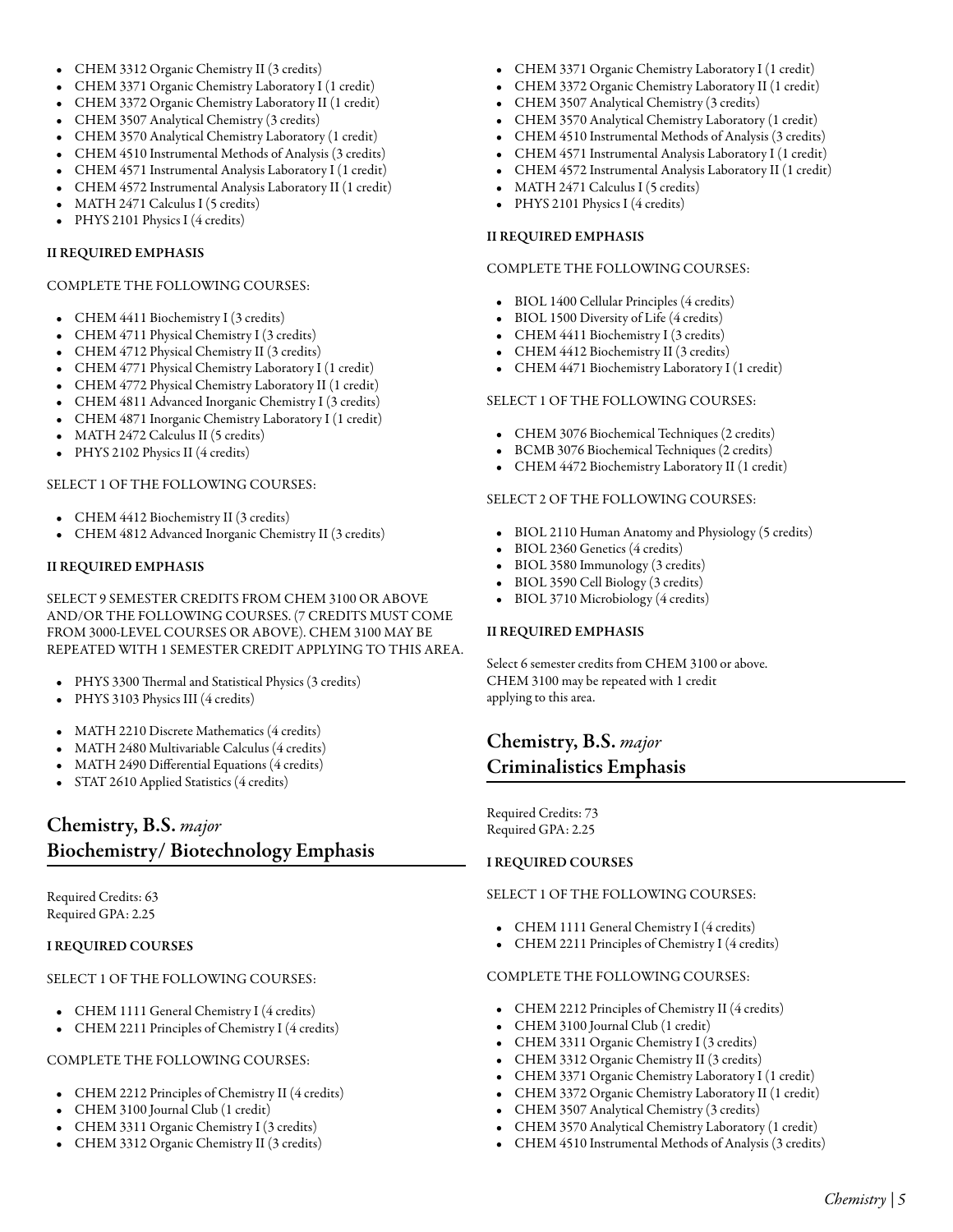- CHEM 4571 [Instrumental Analysis Laboratory I](/academics/catalog/20223/courses/chem/4571) (1 credit)
- CHEM 4572 [Instrumental Analysis Laboratory II](/academics/catalog/20223/courses/chem/4572) (1 credit)
- MATH 2471 [Calculus I](/academics/catalog/20223/courses/math/2471) (5 credits)
- PHYS 2101 [Physics I](/academics/catalog/20223/courses/phys/2101) (4 credits)

# II REQUIRED EMPHASIS

### COMPLETE THE FOLLOWING COURSES:

- BIOL 1400 [Cellular Principles](/academics/catalog/20223/courses/biol/1400) (4 credits)
- BIOL 1500 [Diversity of Life](/academics/catalog/20223/courses/biol/1500) (4 credits)
- BIOL 3380 [Molecular Genetics](/academics/catalog/20223/courses/biol/3380) (3 credits)
- CHEM 2210 [Criminalistics](/academics/catalog/20223/courses/chem/2210) (3 credits)
- CHEM 2270 [Criminalistics Laboratory](/academics/catalog/20223/courses/chem/2270) (1 credit)
- CHEM 4411 [Biochemistry I](/academics/catalog/20223/courses/chem/4411) (3 credits)
- CHEM 4471 [Biochemistry Laboratory I](/academics/catalog/20223/courses/chem/4471) (1 credit)
- CRJS 1120 [Criminal Justice and Society](/academics/catalog/20223/courses/crjs/1120) (3 credits)
- CRJS 3358 [Criminal Law](/academics/catalog/20223/courses/crjs/3358) (3 credits)
- CRJS 3359 [Criminal Investigation](/academics/catalog/20223/courses/crjs/3359) (3 credits)
- STAT 2610 [Applied Statistics](/academics/catalog/20223/courses/stat/2610) (4 credits)

# COMPLETE THE FOLLOWING COURSE FOR 3 CREDITS:

• CHEM 4970 [Internship](/academics/catalog/20223/courses/chem/4970) (3-4 credits)

# SELECT 1 OF THE FOLLOWING COURSES:

- CHEM 4711 [Physical Chemistry I](/academics/catalog/20223/courses/chem/4711) (3 credits)
- CHEM 4712 [Physical Chemistry II](/academics/catalog/20223/courses/chem/4712) (3 credits)

# Chemistry, B.S. *major* Environmental Chemistry Emphasis

Required Credits: 69 Required GPA: 2.25

# I REQUIRED COURSES

# SELECT 1 OF THE FOLLOWING COURSES:

- CHEM 1111 [General Chemistry I](/academics/catalog/20223/courses/chem/1111) (4 credits)
- CHEM 2211 [Principles of Chemistry I](/academics/catalog/20223/courses/chem/2211) (4 credits)

# COMPLETE THE FOLLOWING COURSES:

- CHEM 2212 [Principles of Chemistry II](/academics/catalog/20223/courses/chem/2212) (4 credits)
- CHEM 3100 [Journal Club](/academics/catalog/20223/courses/chem/3100) (1 credit)
- CHEM 3311 [Organic Chemistry I](/academics/catalog/20223/courses/chem/3311) (3 credits)
- CHEM 3312 [Organic Chemistry II](/academics/catalog/20223/courses/chem/3312) (3 credits)
- CHEM 3371 [Organic Chemistry Laboratory I](/academics/catalog/20223/courses/chem/3371) (1 credit)
- CHEM 3372 [Organic Chemistry Laboratory II](/academics/catalog/20223/courses/chem/3372) (1 credit)
- CHEM 3507 [Analytical Chemistry](/academics/catalog/20223/courses/chem/3507) (3 credits)
- CHEM 3570 [Analytical Chemistry Laboratory](/academics/catalog/20223/courses/chem/3570) (1 credit)
- CHEM 4510 [Instrumental Methods of Analysis](/academics/catalog/20223/courses/chem/4510) (3 credits)
- CHEM 4571 [Instrumental Analysis Laboratory I](/academics/catalog/20223/courses/chem/4571) (1 credit)
- CHEM 4572 [Instrumental Analysis Laboratory II](/academics/catalog/20223/courses/chem/4572) (1 credit)
- MATH 2471 [Calculus I](/academics/catalog/20223/courses/math/2471) (5 credits)
- PHYS 2101 [Physics I](/academics/catalog/20223/courses/phys/2101) (4 credits)

# II REQUIRED EMPHASIS

# COMPLETE ONE OF THE FOLLOWING COURSES:

• CHEM 4110 [Environmental Chemistry](/academics/catalog/20223/courses/chem/4110) (3 credits) *or* ENVR 4110 [Environmental Chemistry](/academics/catalog/20223/courses/envr/4110) (3 credits) COMPLETE 4 SEMESTER CREDITS FROM THE FOLLOWING COURSE:

• CHEM 4970 [Internship](/academics/catalog/20223/courses/chem/4970) (3-4 credits)

# II REQUIRED EMPHASIS

Select 3 semester credits of electives from CHEM 3100 or above. (CHEM 3100 may be repeated with 1 credit applying to this area.)

SELECT 24 SEMESTER CREDITS FROM THE FOLLOWING COURSES:

- BIOL 2610 [General Ecology](/academics/catalog/20223/courses/biol/2610) (3 credits)
- BIOL 3361 [Limnology](/academics/catalog/20223/courses/biol/3361) (4 credits)
- CHEM 3140 [Chemical Toxicology](/academics/catalog/20223/courses/chem/3140) (3 credits)
- CHEM 3150 [Standard Methods of Water Analysis](/academics/catalog/20223/courses/chem/3150) (3 credits) *or* ENVR 4220 [Sampling and Analysis](/academics/catalog/20223/courses/envr/4220) (4 credits)
- CHEM 4411 [Biochemistry I](/academics/catalog/20223/courses/chem/4411) (3 credits)
- CHEM 4412 [Biochemistry II](/academics/catalog/20223/courses/chem/4412) (3 credits)
- CHEM 4471 [Biochemistry Laboratory I](/academics/catalog/20223/courses/chem/4471) (1 credit)
- ENVR 4050 [Geochemistry](/academics/catalog/20223/courses/envr/4050) (3 credits)
- ENVR 4200 [Wastewater Treatment](/academics/catalog/20223/courses/envr/4200) (3 credits)
- ENVR 4240 [Waste Management](/academics/catalog/20223/courses/envr/4240) (4 credits)
- ENVR 4260 [Risk Assessment and Auditing](/academics/catalog/20223/courses/envr/4260) (3 credits)
- ENVR 4400 [Environmental Microbiology](/academics/catalog/20223/courses/envr/4400) (3 credits)
- ENVR 4500 [Environmental Toxicology](/academics/catalog/20223/courses/envr/4500) (4 credits)
- GEOL 3211 [Environmental Hydrology](/academics/catalog/20223/courses/geol/3211) (3 credits)

# Science Education, B.S. *major* Chemistry Specialty (Teacher Licensure)

Required Credits: 78 Required GPA: 2.50

# Core Courses for Science Teaching in Grades 5-8

#### COMPLETE THE FOLLOWING COURSES:

- BIOL 1400 [Cellular Principles](/academics/catalog/20223/courses/biol/1400) (4 credits) *or* BIOL 1110 [Human Biology](/academics/catalog/20223/courses/biol/1110) (4 credits)
- BIOL 1500 [Diversity of Life](/academics/catalog/20223/courses/biol/1500) (4 credits) *or* BIOL 1120 [General Biology: Evolution And Ecology](/academics/catalog/20223/courses/biol/1120) (3 credits)
- CHEM 2211 [Principles of Chemistry I](/academics/catalog/20223/courses/chem/2211) (4 credits) *or* CHEM 1111 [General Chemistry I](/academics/catalog/20223/courses/chem/1111) (4 credits)
- CHEM 2212 [Principles of Chemistry II](/academics/catalog/20223/courses/chem/2212) (4 credits) *or* CHEM 1112 [General Chemistry II](/academics/catalog/20223/courses/chem/1112) (4 credits)
- GEOL 1110 [Physical Geology](/academics/catalog/20223/courses/geol/1110) (4 credits)
- SCI 3100 [Integrative Science for Teachers](/academics/catalog/20223/courses/sci/3100) (4 credits)
- SCI 3450 [Science Methods For Grades 5-8](/academics/catalog/20223/courses/sci/3450) (4 credits) *or* ED 3410 [Secondary Science Methods](/academics/catalog/20223/courses/ed/3410) (4 credits)

# REQUIRED PROFESSIONAL EDUCATION COURSES

Complete the following courses with a minimum 2.50 GPA:

- ED 3100 [Introduction to the Foundations of Public School Education](/academics/catalog/20223/courses/ed/3100) (3 credits)
- ED 3110 [Educational Psychology](/academics/catalog/20223/courses/ed/3110) (3 credits)
- ED 3140 [Human Relations In Education](/academics/catalog/20223/courses/ed/3140) (3 credits)
- ED 3350 [Pedagogy: Planning for Instruction](/academics/catalog/20223/courses/ed/3350) (3 credits)
- ED 3780 [Adaptation and Management: Designing the Learning](/academics/catalog/20223/courses/ed/3780) [Environment](/academics/catalog/20223/courses/ed/3780) (3 credits)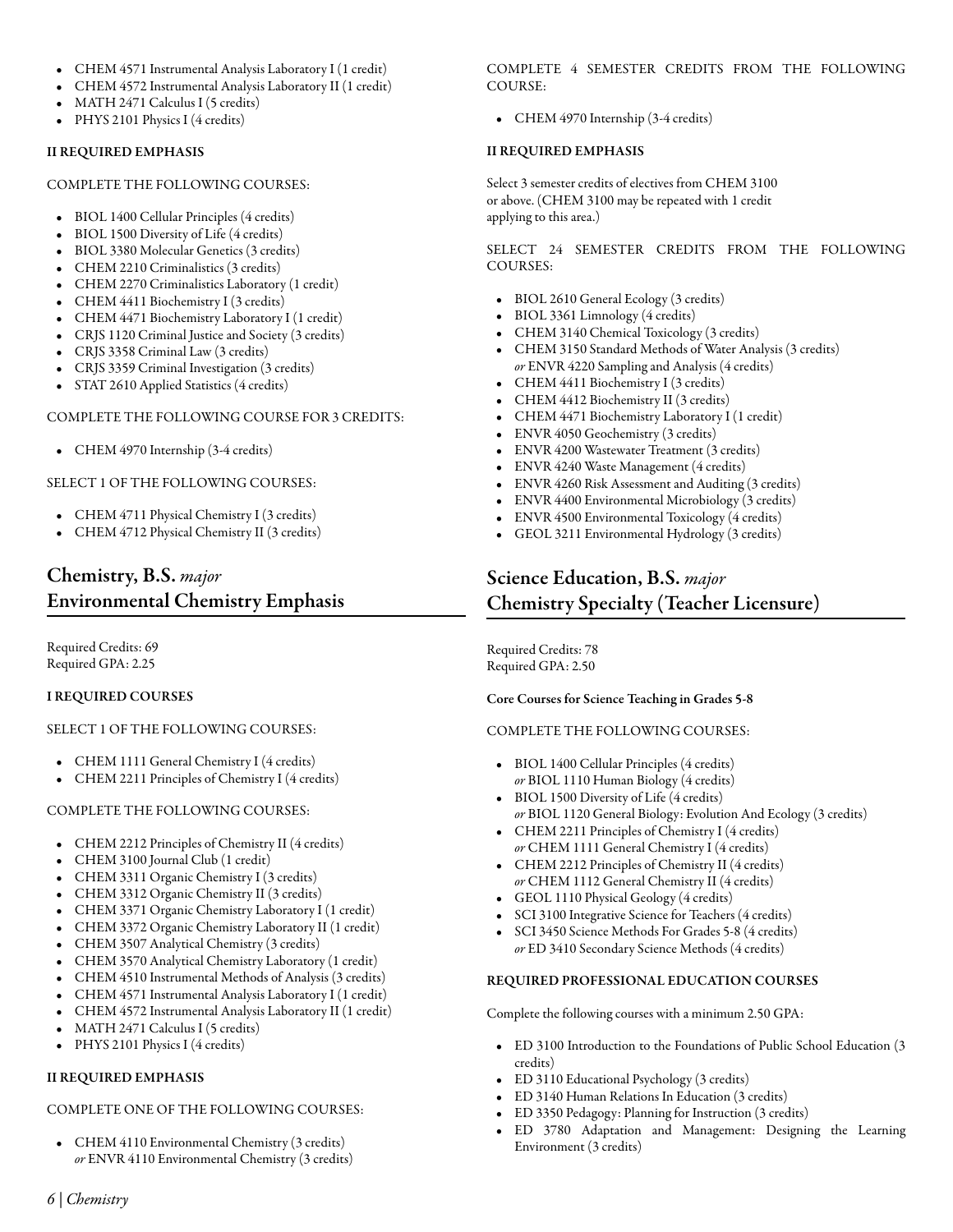- ED 4737 [Content Area Reading](/academics/catalog/20223/courses/ed/4737) (3 credits)
- ED 4799 [The Professional Teacher](/academics/catalog/20223/courses/ed/4799) (1 credit)

Complete the following course:

• HLTH 3400 [Health and Drugs in Society](/academics/catalog/20223/courses/hlth/3400) (2 credits)

Complete 12 credits of student teaching:

• ED 4830 [Student Teaching - Secondary](/academics/catalog/20223/courses/ed/4830) (1-12 credits)

# CHEMISTRY SPECIALTY

# COMPLETE THE FOLLOWING COURSES:

- CHEM 3110 [Laboratory Management and Safety](/academics/catalog/20223/courses/chem/3110) (2 credits)
- CHEM 3311 [Organic Chemistry I](/academics/catalog/20223/courses/chem/3311) (3 credits)
- CHEM 3312 [Organic Chemistry II](/academics/catalog/20223/courses/chem/3312) (3 credits)
- CHEM 3371 [Organic Chemistry Laboratory I](/academics/catalog/20223/courses/chem/3371) (1 credit)
- CHEM 3372 [Organic Chemistry Laboratory II](/academics/catalog/20223/courses/chem/3372) (1 credit)
- CHEM 3507 [Analytical Chemistry](/academics/catalog/20223/courses/chem/3507) (3 credits)
- CHEM 3570 [Analytical Chemistry Laboratory](/academics/catalog/20223/courses/chem/3570) (1 credit)
- CHEM 3980 [Research](/academics/catalog/20223/courses/chem/3980) (1 credit)

# SELECT 1 OF THE FOLLOWING COURSES:

- CHEM 4411 [Biochemistry I](/academics/catalog/20223/courses/chem/4411) (3 credits)
- CHEM 4811 [Advanced Inorganic Chemistry I](/academics/catalog/20223/courses/chem/4811) (3 credits)

# Chemistry *minor*

Required Credits: 23 Required GPA: 2.00

# REQUIRED COURSES

# SELECT 1 OF THE FOLLOWING COURSES:

- CHEM 1111 [General Chemistry I](/academics/catalog/20223/courses/chem/1111) (4 credits)
- CHEM 2211 [Principles of Chemistry I](/academics/catalog/20223/courses/chem/2211) (4 credits)

# COMPLETE THE FOLLOWING COURSES:

- CHEM 2212 [Principles of Chemistry II](/academics/catalog/20223/courses/chem/2212) (4 credits)
- CHEM 3311 [Organic Chemistry I](/academics/catalog/20223/courses/chem/3311) (3 credits)
- CHEM 3312 [Organic Chemistry II](/academics/catalog/20223/courses/chem/3312) (3 credits)
- CHEM 3371 [Organic Chemistry Laboratory I](/academics/catalog/20223/courses/chem/3371) (1 credit)
- CHEM 3372 [Organic Chemistry Laboratory II](/academics/catalog/20223/courses/chem/3372) (1 credit)

# REQUIRED SPECIALIZATION Select 1 of the following specializations: A, B OR C

# A. ANALYTICAL CHEMISTRY

# COMPLETE THE FOLLOWING COURSES:

- CHEM 3507 [Analytical Chemistry](/academics/catalog/20223/courses/chem/3507) (3 credits)
- CHEM 3570 [Analytical Chemistry Laboratory](/academics/catalog/20223/courses/chem/3570) (1 credit)
- CHEM 4510 [Instrumental Methods of Analysis](/academics/catalog/20223/courses/chem/4510) (3 credits)
- CHEM 4571 [Instrumental Analysis Laboratory I](/academics/catalog/20223/courses/chem/4571) (1 credit)

# B. BIOCHEMISTRY /BIOTECHNOLOGY

# COMPLETE THE FOLLOWING COURSES:

- CHEM 4411 [Biochemistry I](/academics/catalog/20223/courses/chem/4411) (3 credits)
- CHEM 4412 [Biochemistry II](/academics/catalog/20223/courses/chem/4412) (3 credits)
- CHEM 4471 [Biochemistry Laboratory I](/academics/catalog/20223/courses/chem/4471) (1 credit)

# C. CRIMINALISTICS

# COMPLETE THE FOLLOWING COURSES:

- CHEM 2210 [Criminalistics](/academics/catalog/20223/courses/chem/2210) (3 credits)
- CHEM 2270 [Criminalistics Laboratory](/academics/catalog/20223/courses/chem/2270) (1 credit)
- CHEM 3507 [Analytical Chemistry](/academics/catalog/20223/courses/chem/3507) (3 credits)
- CHEM 3570 [Analytical Chemistry Laboratory](/academics/catalog/20223/courses/chem/3570) (1 credit)
- CRJS 1120 [Criminal Justice and Society](/academics/catalog/20223/courses/crjs/1120) (3 credits)

# Biochem, Cellular & Molecular Biology Courses

# BCMB 1000 Biochemistry, Cell and Molecular Biology Careers (BCMB Careers) (1 credit)

An introduction to biochemistry, cell and molecular biology careers and curriculum planning for BCMB majors or students considering pursuing a BCMB degree.

# BCMB 3000 Biochemistry, Cell and Molecular Biology Research (BCMB Research) (1 credit)

An introduction to biochemistry, cell and molecular biology research available at BSU and professionally. Covers the basics of research and medical ethics. Identifying a research mentor for senior research projects and preparing a preliminary research proposal. Prerequisite(s): BCMB 1000.

# BCMB 3074 Molecular Techniques (2 credits)

This is a hybrid lecture and lab-based course and is an introduction to several common molecular-based techniques. Students will learn basic pipetting, protein assays, electrophoresis, PCR, and other molecular genetic techniques. Prerequisite(s): BIOL 1400, BIOL 2360, CHEM 2211, CHEM 2212; or consent of instructor.

# BCMB 3075 Cellular Techniques (2 credits)

This course is the one of two options for completion of techniques core requirement for the BCMB major and for specific Biology majors. Includes an introduction to cell culture, cell imaging, cell-based assays, and stem cell biology. Prerequisite(s): BIOL 3074 or BCMB 3074.

# BCMB 3076 Biochemical Techniques (2 credits)

This course is one of two options for completion of the techniques core requirement for the BCMB major. Includes some basic biochemical techniques, but introduces more advanced biochemical laboratory experiments. Prerequisite(s): CHEM 4471 or BCMB 3074 or BIOL 3074.

# BCMB 4917 DIS Tchg Assoc | (1-2 credits)

Directed Independent Study | Teaching Associate

# All-University Courses

The course numbers listed below, not always included in the semester class schedule, may be registered for by consent of the advisor, instructor, or department chair, or may be assigned by the department when warranted. Individual registration requires previous arrangement by the student and the completion of any required form or planning outline as well as any prerequisites.

1910, 2910, 3910, 4910 DIRECTED INDEPENDENT STUDY 1920, 2920, 3920, 4920 DIRECTED GROUP STUDY 1930, 2930, 3930, 4930 EXPERIMENTAL COURSE 1940, 2940, 3940, 4940 IN-SERVICE COURSE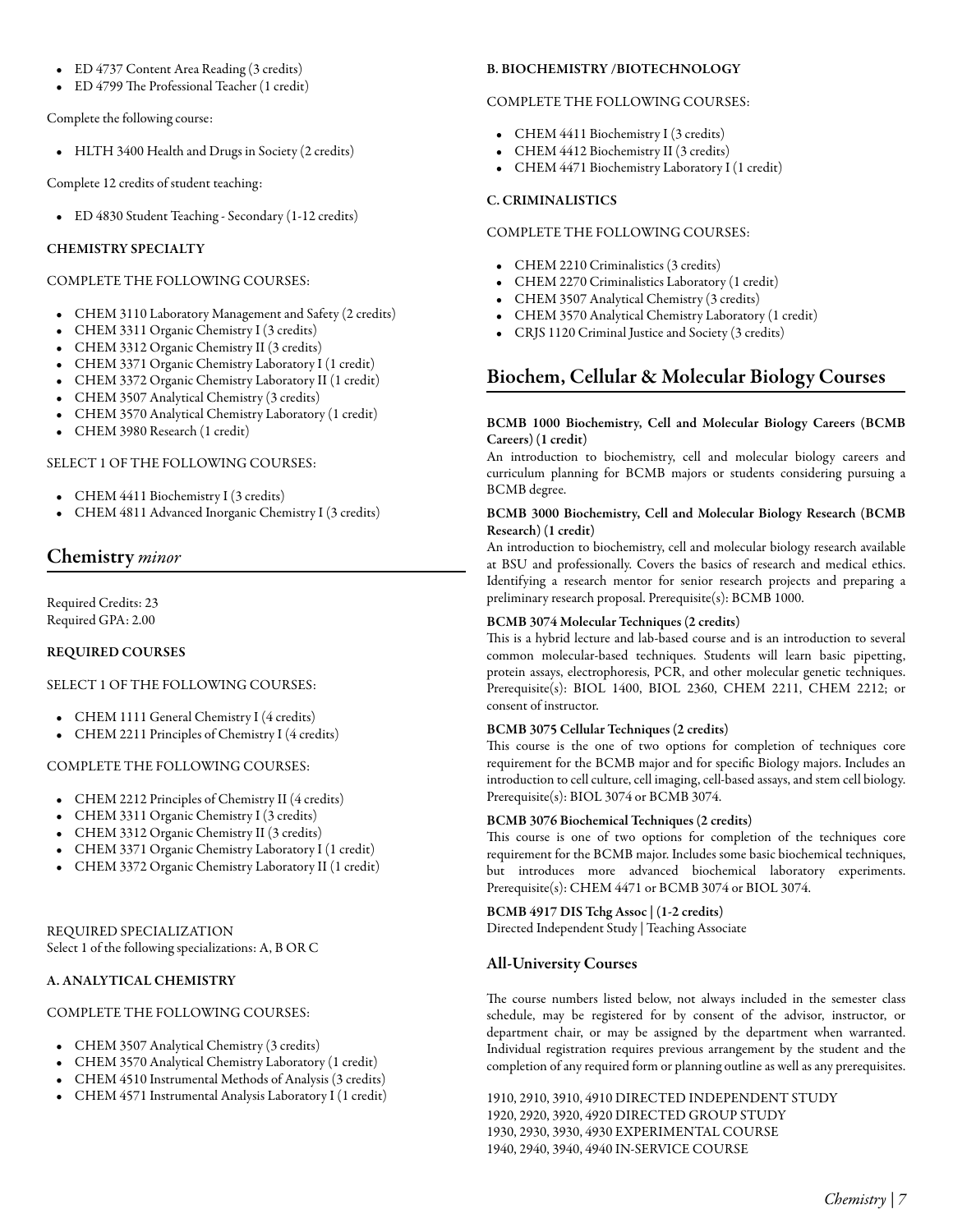# Chemistry Courses

# CHEM 1100 Consumer Chemistry (3 credits)

Chemistry as viewed through illustrations taken from common substances, objects, and processes in the world around us. Topics range from table salt to perception-altering drugs, and from drinking water to nuclear power. Intended for nonscience majors. Liberal Education Goal Area 3.

# CHEM 1110 Chemistry for Allied Health (3 credits)

Survey of concepts in general and organic chemistry and biochemistry. Laboratory component introduces techniques, methods, and instrumentation. Intended for students majoring in Nursing and other allied health disciplines.

# CHEM 1111 General Chemistry I (4 credits)

A survey of chemistry covering basic concepts including inorganic, organic, and biochemistry. The laboratory component introduces techniques, methods, and instrumentation. Liberal Education Goal Area 3 (LC).

# CHEM 1112 General Chemistry II (4 credits)

A continuation of the survey begun in chemistry 1111 covering basic concepts of inorganic, organic, and biochemistry. The laboratory component introduces techniques, methods, and instrumentation. Prerequisite: CHEM 1111 or CHEM 2211. Liberal Education Goal Area (LC).

# CHEM 2130 Chemistry of Drugs (3 credits)

Introduction to the pharmacology of the more common drugs and toxic substances.

# CHEM 2210 Criminalistics (3 credits)

Introduction to the theory and practice of physical evidence analysis. Topics include firearms, fingerprints, hairs and fibers, numbers restoration, shoeprints, arson, and paints. Prerequisites: CHEM 1111 or CHEM 2211.

# CHEM 2211 Principles of Chemistry I (4 credits)

Principles of inorganic, physical, solution, and gas phase chemistry. The laboratory component introduces techniques, methods, and instrumentation. Intended for chemistry majors and minors, biology majors, preprofessional students, and open to any student meeting the prerequisites wishing to fulfill their Liberal Education requirement. Liberal Education Goal Area 3 (LC).

# CHEM 2212 Principles of Chemistry II (4 credits)

Continuation of the development of principles of inorganic, physical, solution, and gas phase chemistry begun in CHEM 1211. The laboratory component introduces techniques, methods, and instrumentation. Intended for chemistry majors and minors, biology majors, preprofessional students, and open to any student meeting the prerequisites wishing to fulfill their Liberal Education requirement. Prerequisite: CHEM 1111 or CHEM 2211. Liberal Education Goal Area 3 (LC).

# CHEM 2270 Criminalistics Laboratory (1 credit)

Introduction to the analyses performed in forensic chemistry. Corequisite: CHEM 2210.

# CHEM 2925 People of the Environment: Chemistry Perspective (3 credits)

A study of the chemical processes important in maintaining a clean environment. Liberal Education Goal Area 10.

# CHEM 3076 Biochemical Techniques (2 credits)

This course is one of two options for completion of the techniques core requirement for the BCMB major. Includes some basic biochemical techniques, but introduces more advanced biochemical laboratory experiments. Prerequisite(s): CHEM 4471 or BCMB 3074 or BIOL 3074.

# CHEM 3100 Journal Club (1 credit)

Oral and written presentations of special topics in chemistry. May be repeated with 2 semester credits allowed toward chemistry major. Prerequisite: CHEM 3312.

# CHEM 3110 Laboratory Management and Safety (2 credits)

Laboratory management concepts, safety information concerning chemical substances. Prerequisite: Junior or Senior standing.

# CHEM 3140 Chemical Toxicology (3 credits)

Chemical principles in toxicology. Design of environmentally safer chemicals; quantitative analysis of the toxicity of various molecules. Prerequisite: CHEM 3311.

# CHEM 3150 Standard Methods of Water Analysis (3 credits)

Introduction to techniques of analysis of natural and effluent water samples using standard analytical techniques. Prerequisite: CHEM 1112 or CHEM 2212.

# CHEM 3210 Interpretation of Spectral Data (2 credits)

Systematic identification of chemical structures utilizing data from mass spectrometry, infrared spectroscopy, and nuclear magnetic resonance spectroscopy. Prerequisites: CHEM 3312 or CHEM 3372 (may be corequisite).

# CHEM 3311 Organic Chemistry I (3 credits)

A study of the properties of aliphatic and aromatic compounds and the theories and mechanisms to account for those properties. Prerequisite: CHEM 1112 or CHEM 2212.

# CHEM 3312 Organic Chemistry II (3 credits)

Continuation of study of the properties of functional groups and the theories and mechanisms to account for those properties. Prerequisite: CHEM 3311.

# CHEM 3371 Organic Chemistry Laboratory I (1 credit)

Laboratory study of the reactions of organic compounds. Prerequisites: CHEM 1112 or CHEM 2212; Corequisite CHEM 3311.

# CHEM 3372 Organic Chemistry Laboratory II (1 credit)

Laboratory study of the reactions of organic compounds. Prerequisite: CHEM 3371; Corequisite CHEM 3312.

# CHEM 3507 Analytical Chemistry (3 credits)

A study of equilibrium processes and the experimental methods and instruments used for quantitative analysis of samples. Prerequisite: CHEM 1112 or CHEM 2212.

# CHEM 3570 Analytical Chemistry Laboratory (1 credit)

Laboratory applications of analytical instrumentation to chemical analysis. Prerequisites: CHEM 1112 or CHEM 2212, CHEM 3507 (may be corequisite).

# CHEM 3970 Internship (3 credits)

Graded Satisfactory/Unsatisfactory only. Student internships may be either fulltime or part-time in a public or private agency appropriate to the degree objective. Internships consist of closely supervised periods of service that are arranged in advance of the course registration. Students should consult their advisor concerning prerequisites.

# CHEM 3980 Research (1 credit)

Research carried out by the student that is based on appropriate methodology and scholarship.

# CHEM 4110 Environmental Chemistry (3 credits)

Intensive study of biogeochemical cycles of natural and man-made pollutants including transformations, transport, fate and persistence mechanisms. Environmental effects, long-term impacts, and methods of treatment/ prevention are discussed. Prerequisites: CHEM 1112 or CHEM 2212 or consent of instructor.

# CHEM 4320 Special Topics in Organic Chemistry (1-3 credits)

Selected topics such as advanced synthesis, advanced reaction mechanisms, polymers, and natural products. May be repeated when topic is changed. Prerequisite: CHEM 3312. Might not be offered every year.